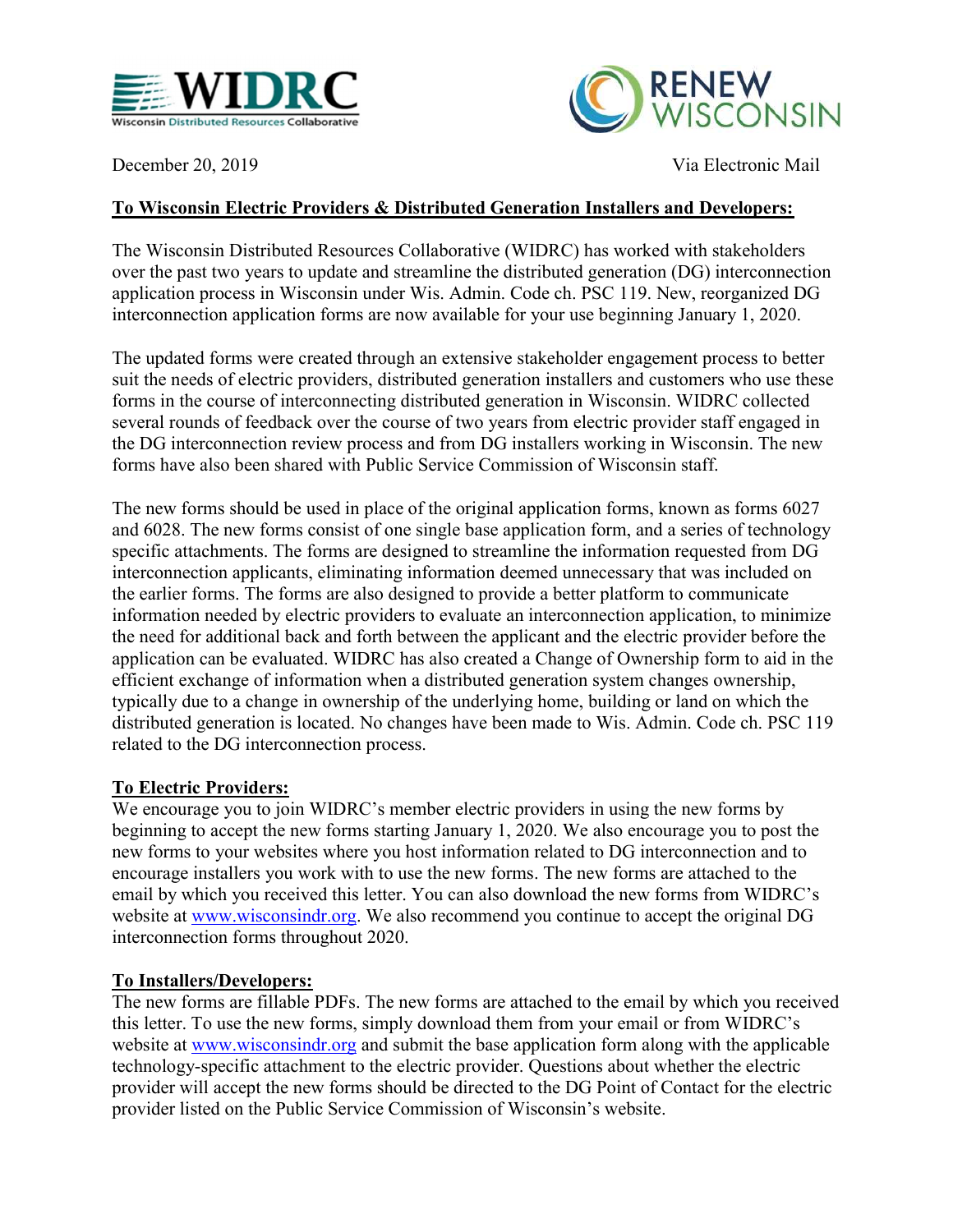We believe the new DG interconnection forms will improve the interconnection process in Wisconsin for all involved. If you would like to be involved with future discussions about additional enhancements to Wisconsin's DG interconnection process, we encourage you to consider joining WIDRC as a member in 2020 and attending our quarterly meetings. Additional background information on WIDRC and this DG interconnection enhancement initiative is attached to this letter for your reference.

Sincerely,

En: 2 father

Eric Kostecki, Tyler Huebner WPPI Energy

Tyles Hueban

Chair, WIDRC Steering Committee Executive Director, RENEW Wisconsin

WIDRC Steering Committee Members

Deb Erwin Frank Greb Xcel Energy Slipstream

Larry Krom Nick Smith L & S Technical Associates Alliant Energy

Ken Walz Madison College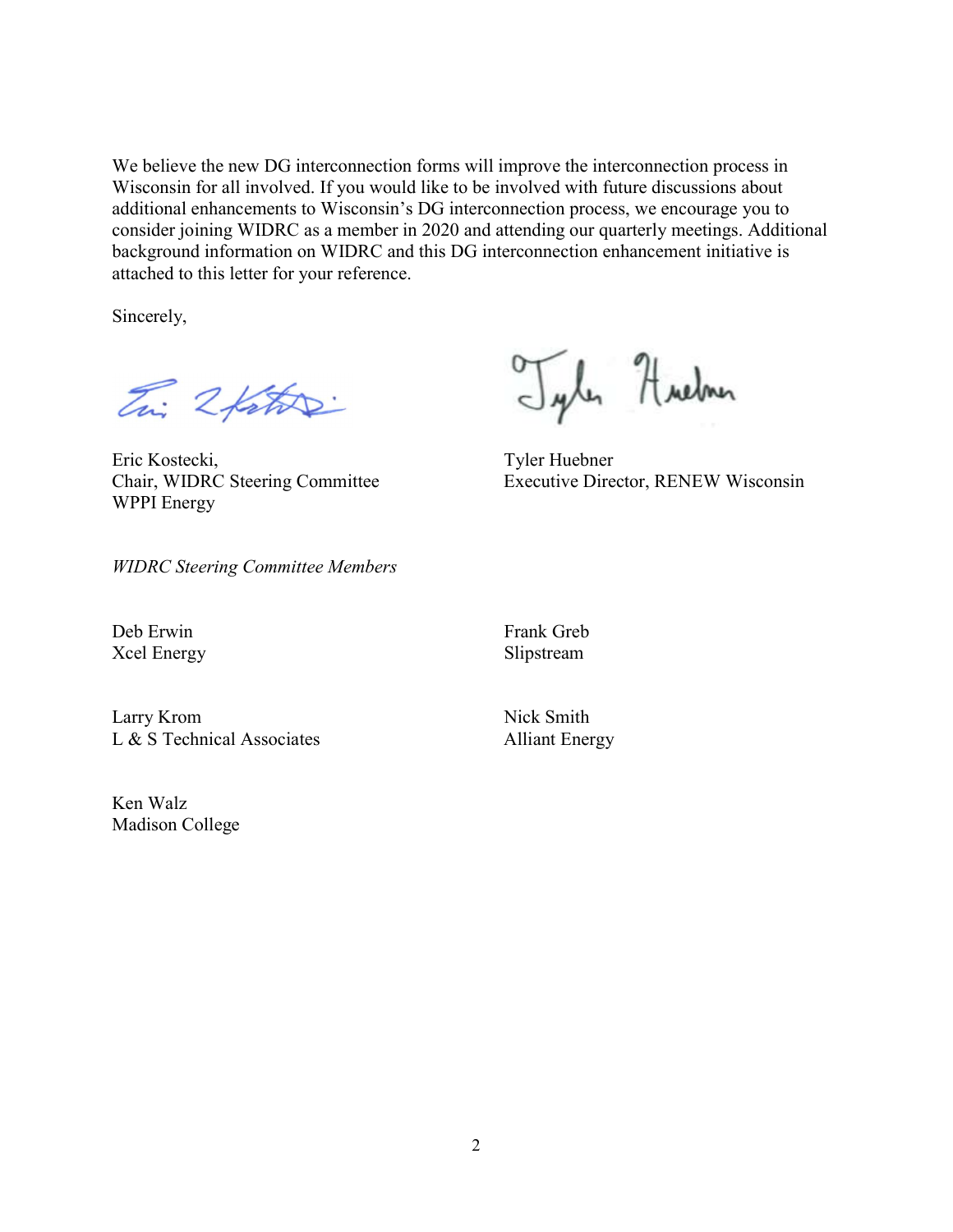## Additional Background

WIDRC is a voluntary collaborative committed to facilitating and promoting the successful deployment of economic, efficient and environmentally responsible distributed resources in Wisconsin. It is a 501(c)3 organization with origins that pre-date Wisconsin's current distributed generation interconnection procedures.

The group that was to become WIDRC began meeting as early as 2000. One of the group's first tasks was to make recommendations on updating Wisconsin's distributed generation interconnection rules. In 2001, Wisconsin Act 16 required the Commission to form an advisory committee to develop new interconnection rules. Because the WIDRC group was already working on drafting guidelines for interconnection, most of these WIDRC members were appointed to Commission's Distributed Generation Interconnection Advisory Committee. The administrative rules for interconnection developed by the committee were adopted by the Commission as Wis. Admin. Code ch. PSC 119, and became effective on February 1, 2004.

WIDRC was formally incorporated as a 501(c)3 organization following these interactions, to provide a more open venue to discuss the development of a distributed resources market in Wisconsin. WIDRC's members currently consist of Wisconsin electric providers (including municipals and cooperatives), industry groups, some of Wisconsin's regulatory agencies, installers/contractors/engineers, public interest groups, and academic participants that are interested in distributed resources in Wisconsin. The group has continued to meet quarterly since the adoption of PSC 119 to discuss current issues, projects and challenges for distributed generation in Wisconsin. The group has both voting members and non-voting advisory members. Meetings are open to members and non-members, and Commission staff regularly attends WIDRC meetings. Current voting members include:

- Alliant Energy
- American Transmission Co.
- L & S Technical Associates, Inc.
- Madison College
- Madison Gas & Electric Co.
- Midwest Energy Research Consortium
- Midwest Renewable Energy Association
- RENEW Wisconsin
- Slipstream
- We Energies
- Wisconsin Public Service Corp.
- WPPI Energy
- Xcel Energy

In March of 2017, WIDRC hosted a Distributed Generation Interconnection Forum, which brought together a wide variety of parties engaged in distributed generation work in Wisconsin. The Forum was designed to provide educational background on the current interconnection procedures in Wisconsin, and provide an open forum for discussing what is working well and what could use improvement. The Forum was well attended by over 50 utility representatives,